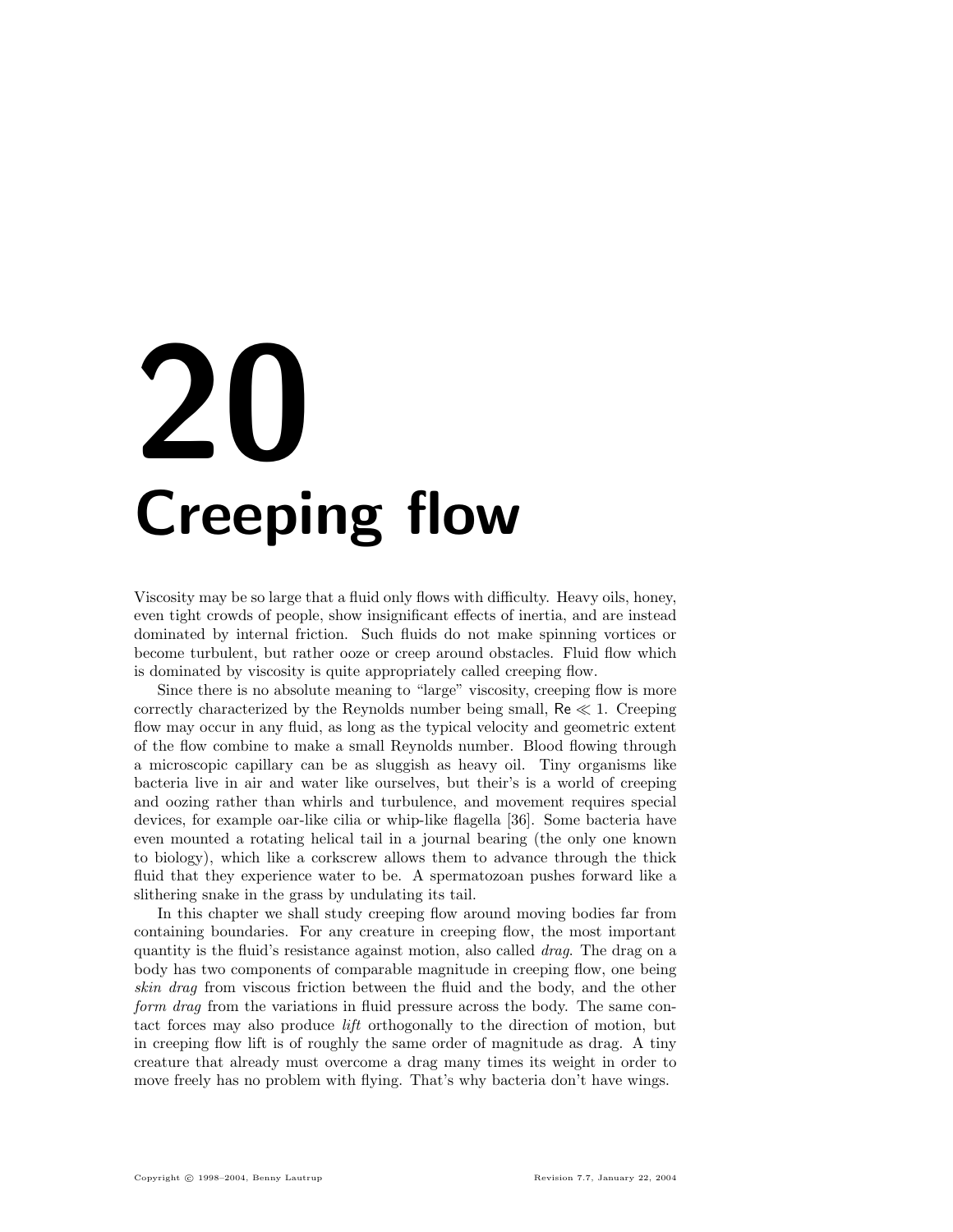# 20.1 Steady incompressible creeping flow

Leaving out the time dependence and the advective terms, we obtain from the Navier-Stokes equations (18-28) the following equations for steady incompressible creeping flow

$$
\begin{aligned}\n\eta \nabla^2 \mathbf{v} &= \nabla p^*, \\
\nabla \cdot \mathbf{v} &= 0,\n\end{aligned}
$$
\n(20-1)

where  $p^* = p + \rho_0 \Phi$  is the effective pressure. The condition for using this approximation is that the Reynolds number (18-20) is small,  $\text{Re} \ll 1$ .

Creeping flow is mathematically (and numerically) much easier to handle than general flow because of the absence of non-linear (advective) terms that tend to spontaneously break the natural symmetry of the solutions in time as well as space (with turbulence as the extreme result). Furthermore, the linearity of the equations makes it possible to express solutions to more complicated flow problems as linear superpositions of simpler solutions. Creeping flow is also called Stokes flow.

### Estimate of forces on a moving body

Suppose a body is moving through a fluid with a steady velocity  $U$  far from containing boundaries. As pointed out before, this situation does not correspond to steady flow. Cruising through the fluid, the moving body creates a temporary disturbance that disappears again some time after the body has passed a fixed observation point. But seen from the body, the fluid appears to move in a steady pattern which at sufficiently large distances becomes a uniform flow of magnitude U. Newtonian relativity guarantees that these situations are physically equivalent, so that we may use the creeping flow equations (20-1).

The only way the fluid can influence a solid body is through contact forces acting on its surface. It is convenient to resolve the total contact force

$$
\mathcal{F} = \mathcal{D} + \mathcal{L} \tag{20-2}
$$

into two vector components. The first  $\mathcal D$  is called the *drag* and acts in the direction of the asymptotic flow,  $\mathcal{D} = \mathcal{D} e_U$  where  $e_U = U/U$ . The other  $\mathcal{L}$  is called the *lift* and acts orthogonally to the direction of asymptotic flow, so that  $\mathcal{L} \cdot \mathbf{e}_U = 0.$ 

We shall think of the body as having a non-exceptional roughly globular shape with diameter L and assume that the Reynolds number Re  $\approx \rho U L / \eta$  satisfies Re  $\ll 1$ . Since the pressure only appears in (20-1) in the combination  $p^*/\eta$ , and since the boundary conditions do not involve the pressure, the velocity field cannot depend on  $\eta$ , but only on the asymptotic velocity U and on the shape and orientation of the body. The linearity further guarantees that the velocity field  $\boldsymbol{v}$  and  $p^*/\eta$  must be proportional to U everywhere. The velocity gradients



The total contact force  $\mathcal F$  is composed of lift  $\mathcal L$  and drag  $\mathcal{D}$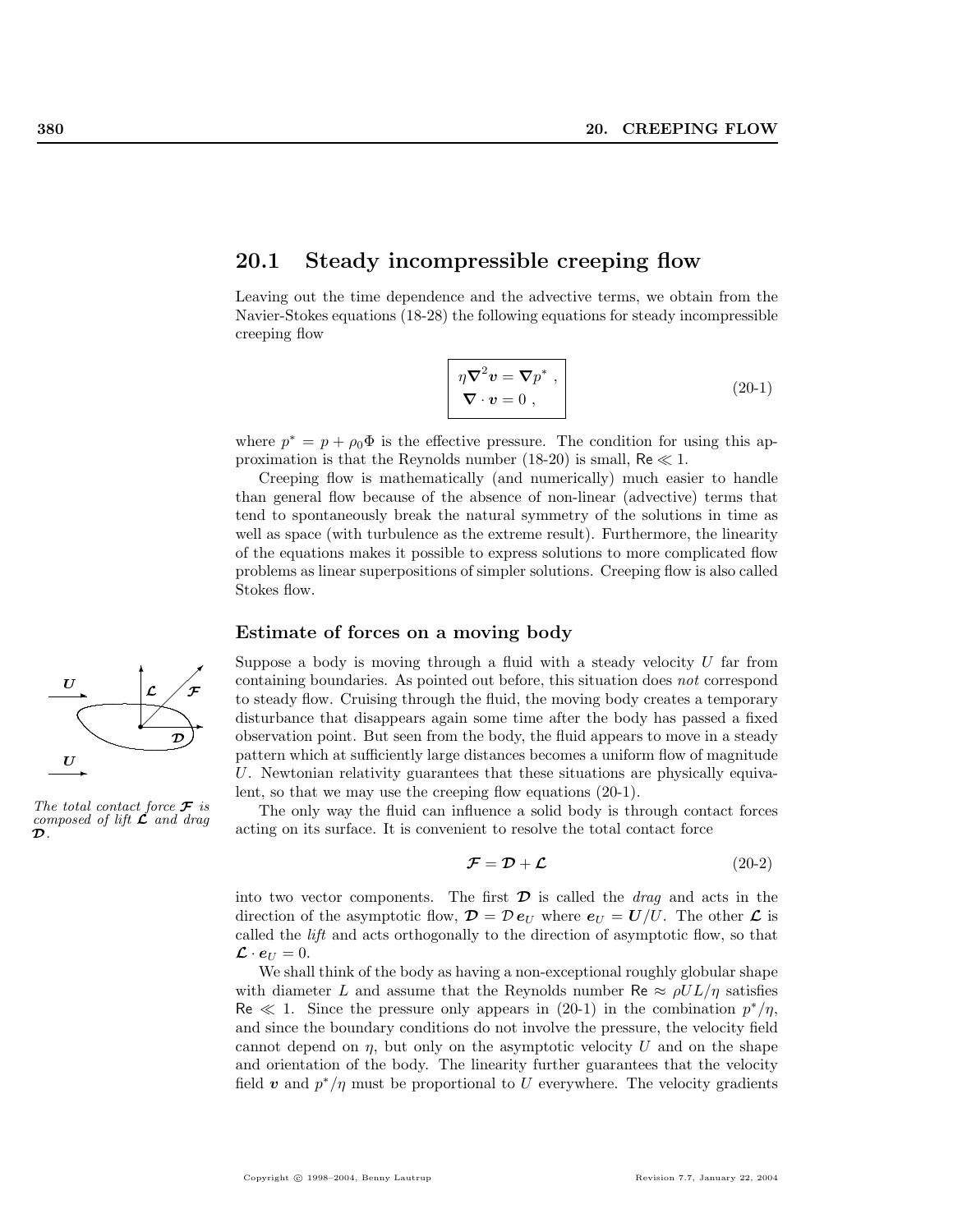near the surface must therefore be of magnitude  $|\nabla v| \sim U/L$  so that the shear stress becomes  $\sigma \sim \eta U/L$ . Multiplying with the surface area of the body  $\sim L^2$ we obtain an estimate of the skin drag,

$$
\mathcal{D}_{\text{skin}} = f_{\text{skin}} \eta U L \tag{20-3}
$$

with an unknown dimensionless prefactor  $f_{\text{skin}}$  of order unity, determined by the detailed geometry of the body. We may similarly estimate the pressure gradient near the surface from (20-1) to be  $|\nabla p^*| \approx \eta U/L^2$ , and multiplying with the length  $L$  of the body, we estimate the pressure variations over the body to be of the same size as the shear stress,  $|\Delta p^*| \sim \eta U/L$ . Multiplying as before with the surface area  $L^2$ , the estimate of the form drag becomes of the same order of magnitude as skin drag,

$$
\mathcal{D}_{\text{form}} = f_{\text{form}} \eta U L \tag{20-4}
$$

but in general it has another geometric prefactor.

The total drag is the sum of skin and form drag, and becomes of order of magnitude  $\mathcal{D} \sim \eta UL$ . Lift is produced by the same contact forces as drag and is also of this magnitude,  $\mathcal{L} \sim \eta UL$ , but the geometric prefactor is here strongly dependent on the orientation of the body with respect to the direction of flight. Furthermore, near a solid boundary lift can grow much larger than drag and may keep the body away from the boundary. This is in fact the secret behind lubrication (see the following chapter).

# 20.2 Stokes' solution for a sphere

A solid sphere moving at constant speed through a viscous fluid is the centerpiece of steady creeping flow (Stokes, 1851). The solution may be worked out starting from the field equations (20-1) and the boundary conditions (see problem 20.8), but even if the details of obtaining the solution are a bit complicated, the result is fairly simple. In spherical coordinates with polar axis in the direction of  $U$ , the resulting flow is given by

$$
v_r = \left(1 - \frac{3}{2} \frac{a}{r} + \frac{1}{2} \frac{a^3}{r^3}\right) U \cos \theta
$$
  
\n
$$
v_{\theta} = -\left(1 - \frac{3}{4} \frac{a}{r} - \frac{1}{4} \frac{a^3}{r^3}\right) U \sin \theta
$$
  
\n
$$
v_{\phi} = 0
$$
\n(20-5)

where  $a$  is the radius of the sphere. The effective pressure

$$
p^* = -\frac{3}{2} \frac{\eta a}{r^2} U \cos \theta \tag{20-6}
$$



Spherical coordinates and their tangent vectors.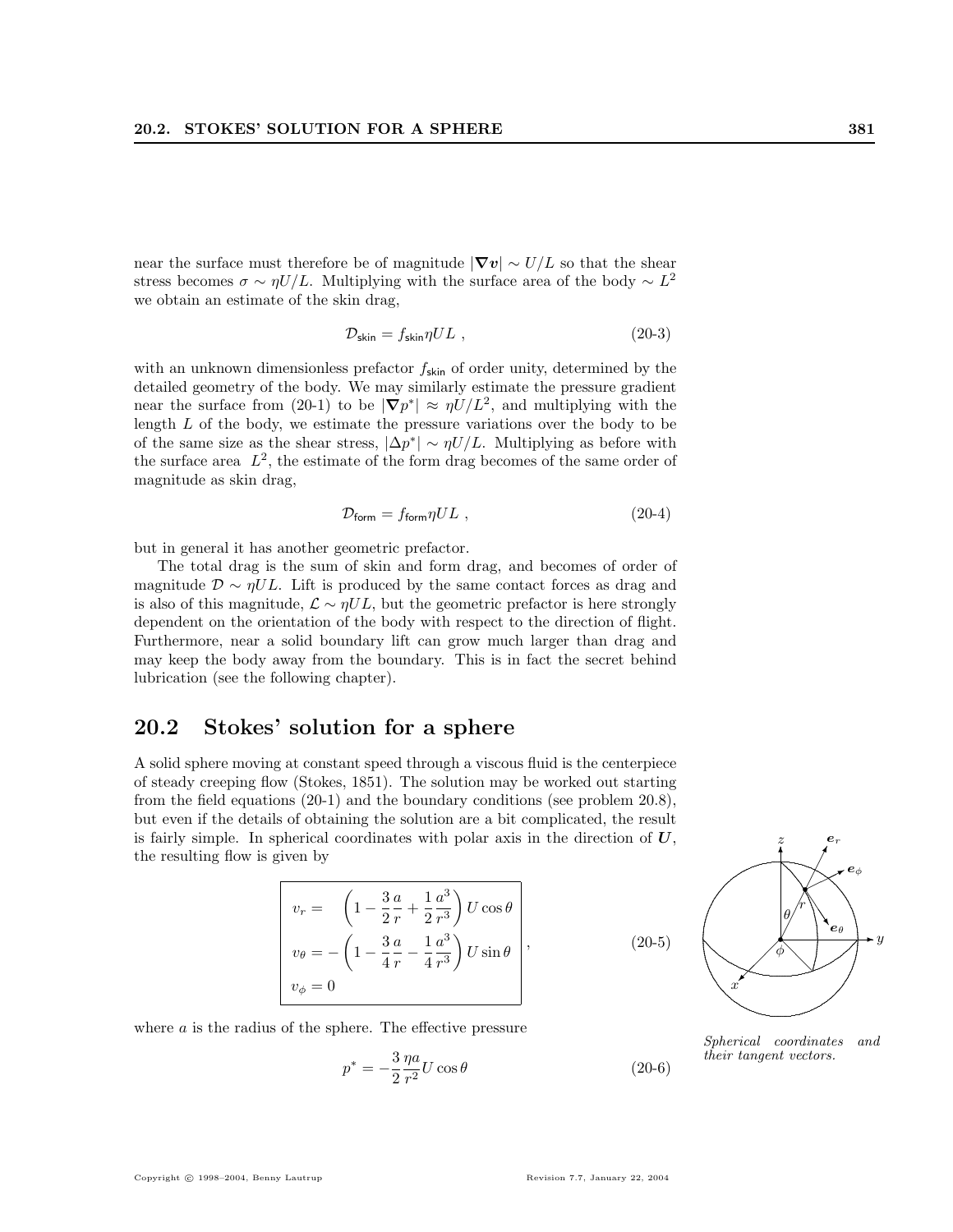

Figure 20.1: Creeping flow around the unit sphere. Stream lines have been obtained by numeric integration of eq. (15-15) starting equidistantly at  $z = -100$  to avoid problems of long range terms (see problem 20.6 for how to obtain the streamlines)

is forward-backwards asymmetric, such that the pressure is highest on the part of the sphere that turns towards the incoming fluid (at  $\theta = \pi$ ). This asymmetry is in marked contrast with the potential flow solution (16-62) for a sphere where the symmetry of the pressure gives rise to d'Alembert's paradox.

It is not particularly difficult to demonstrate from the spherical Laplacian (C-16) that the Stokes flow field is indeed a solution to the creeping flow equations. The vanishing of the azimuthal component  $v_{\phi}$  is a consequence of the symmetry of the problem, and implies that there is no lift. At the surface of the sphere the velocity field vanishes as it should, and at infinity it approaches that of the uniform flow with velocity U in the z-direction, having  $U_r = U \cos \theta$  and  $U_{\theta} = -U \sin \theta$ . Notice that the flow pattern is independent of the viscosity  $\eta$  of the fluid, and that the pressure is proportional to the viscosity. This is, as discussed above, common for creeping flow problems where the boundary conditions do not directly involve the pressure but only the velocity field.

### Surface stresses

Let us first calculate the normal and shear stress tensor components. Using that  $\sigma_{ij} = -p\delta_{ij} + \eta(\nabla_i v_j + \nabla_j v_i)$  we find the radial stress

$$
\sigma_{rr} = -p + 2\eta \frac{\partial v_r}{\partial r} = \frac{3}{2} \frac{a}{r^2} \left( 3 - 2 \frac{a^2}{r^2} \right) \eta U \cos \theta.
$$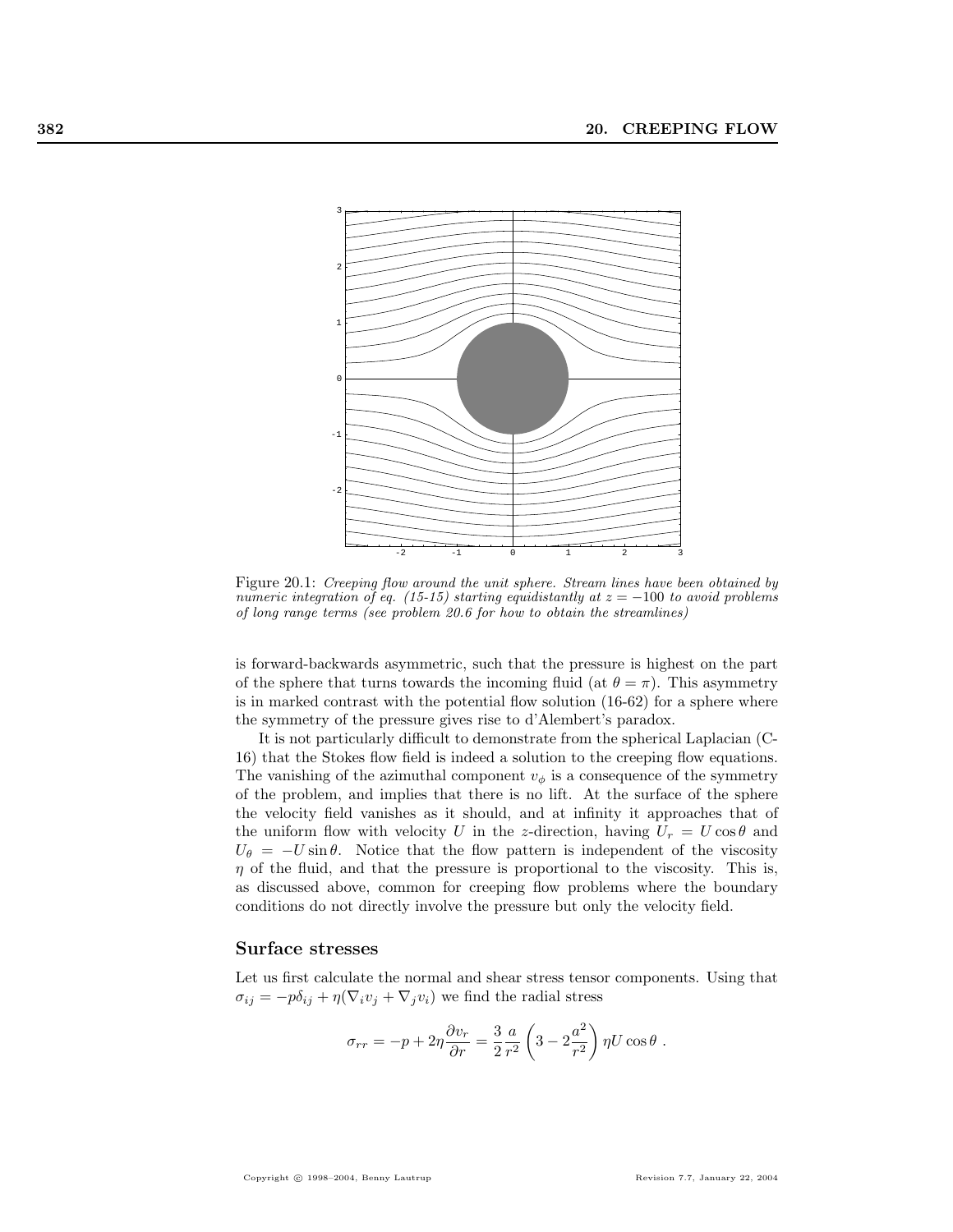For the shear stress we get similarly

$$
\sigma_{\theta r} = \eta(e_{\theta})_i (\nabla_i v_j + \nabla_j v_i)(e_r)_j = \eta \left( \frac{1}{r} \frac{\partial v}{\partial \theta} \cdot e_r + \frac{\partial v}{\partial r} \cdot e_{\theta} \right)
$$
  
= 
$$
\eta \left( \frac{1}{r} \frac{\partial v_r}{\partial \theta} - \frac{v_{\theta}}{r} + \frac{\partial v_{\theta}}{\partial r} \right) = \eta \frac{1}{r} \left( 2 - 3 \frac{a}{r} - \frac{1}{2} \frac{a^3}{r^3} \right) U \sin \theta.
$$

At the surface of the sphere,  $r = a$ , the two stress components become

$$
\sigma_{rr}|_{r=a} = \frac{3}{2a} \eta U \cos \theta , \qquad (20-7a)
$$

$$
\sigma_{\theta r}|_{r=a} = -\frac{3}{2a} \eta U \sin \theta , \qquad (20-7b)
$$

from which we get the stress vector

$$
\boldsymbol{\sigma}|_{r=a} = \boldsymbol{\sigma} \cdot \boldsymbol{e}_r|_{r=a} = \boldsymbol{e}_r \sigma_{rr} + \boldsymbol{e}_\theta \sigma_{\theta r} = \frac{3}{2a} \eta \boldsymbol{U} . \qquad (20-8)
$$

Surprisingly, it is of constant magnitude and points everywhere on the surface in the direction of the asymptotic flow.

## Stokes law

The total force is obtained by multiplying the constant stress vector with the area  $4\pi a^2$  of the sphere,

$$
\mathcal{F} = 6\pi \eta a \mathbf{U} \tag{20-9}
$$

This is the famous Stokes law from 1851. The symmetry of the sphere could have told us in advance that the force would be parallel with the velocity, because there is no geometric direction defined that a lift could take. The form was already predicted in (20-3) with a geometric prefactor  $f = 3\pi$ , taking  $L = 2a$  to represent the size of the body. A quick calculation reveals that two thirds of the total is skin drag and one third is form drag (problem 20.5).

### Falling sphere

Although Stokes law has been derived in the rest system of the sphere, it is also valid in the rest system of the asymptotic fluid. The terminal velocity of a falling solid sphere may be obtained by equating the force of gravity (minus buoyancy) with the Stokes drag

$$
(\rho_{\text{sphere}} - \rho_{\text{fluid}}) \frac{4}{3} \pi a^3 g_0 = 6 \pi \eta a U \qquad (20-10)
$$

where  $g_0$  is the gravitational acceleration. Solving for U we find

$$
U = \frac{2}{9} \left( \frac{\rho_{\text{sphere}}}{\rho_{\text{fluid}}} - 1 \right) \frac{a^2 g_0}{\nu}
$$
 (20-11)



Sphere falling through vis-<br>cous fluid at constant  $\dot{c}ous$   $\ddot{f}uid$  at terminal speed U.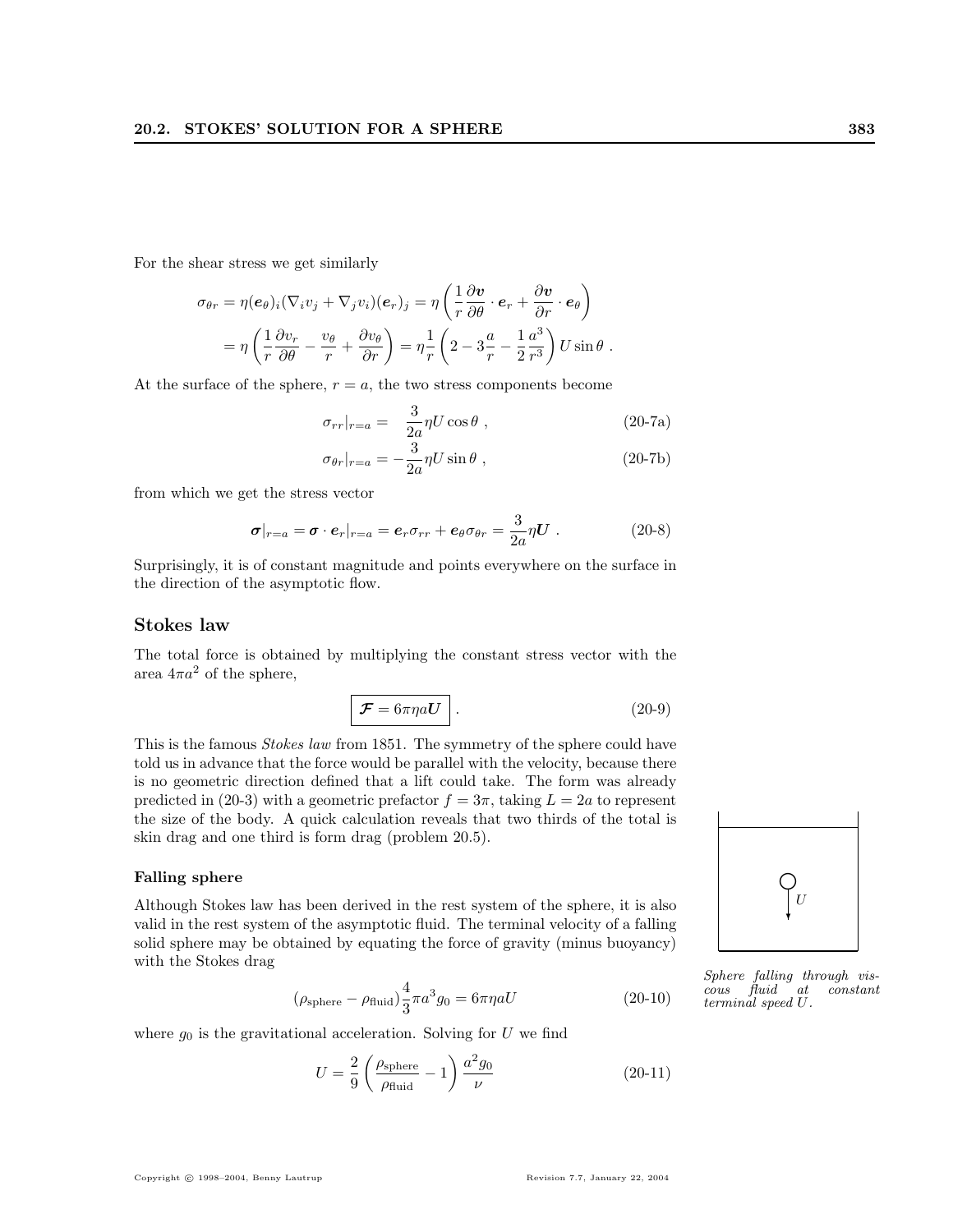where  $\nu = \eta/\rho_{\text{fluid}}$  is the kinematic viscosity.

Example 20.2.1: Sand grains of diameter 0.1 mm and density 2.5 times that of water float towards the bottom of the sea with a terminal velocity of 1 cm  $s^{-1}$ , as calculated from Stokes' law. The corresponding Reynolds number is about 1, which is at the limit of the region of validity of Stokes' law.

Conversely, in the *falling sphere viscometer* this equation may be used to determine the viscosity  $\nu$  from a measurement of the terminal velocity for a sphere of known radius.

One may also, as Millikan did in his famous electron charge experiment (1913), determine the radius of a falling sphere (an oil drop) from a measurement of the terminal velocity, provided the viscosity of the fluid is known. In Millikan's experiment the oil drops were charged and could be made to hover or fall in the field of gravity as slowly as desired by means of an electric field of suitable strength. Knowing the radius, the electric force on an oil drop could be compared to grav-Robert A. Millikan (1868 - ity, allowing the charge to be determined. The viscosity of air was determined by Couette viscometer measurements (section 19.10). At that time, there was actually an error in the viscosity of air deriving from the failure to take into account the effects of the end caps of the Couette viscometer, an error first corrected in 1930. Millikan also showed that it was necessary to include corrections to Stokes law for the internal motion of the oil in the tiny drops.

### Limits to Stokes flow

Stokes law has been derived under the assumption of creeping flow, which can only be valid under the condition that the Reynolds number

$$
\text{Re} = \frac{\rho \, 2aU}{\eta} \tag{20-12}
$$

is small compared to unity,  $\text{Re} \ll 1$ . In the falling sphere viscometer where the terminal velocity is determined by the balance of forces (20-11), the Reynolds number varies as the third power of the radius. As long as the sphere is sufficiently small, the conditions for creeping flow can always be fulfilled.

The Reynolds number is, however, only a rough estimate for the ratio between advective and viscous terms in the Navier-Stokes equations for a particular geometry. Having obtained an explicit solution we may actually calculate this ratio everywhere in the fluid to see if it is indeed small. Close to the sphere, the velocity is very small because of the no-slip condition. Problems are only expected to arise at large distances, where the leading corrections to the uniform flow are provided by the  $a/r$  terms in the solution (20-5). At large distances the leading advective terms are of order

$$
|\rho \mathbf{v} \cdot \nabla \mathbf{v}| \approx \rho U^2 \frac{a}{r^2} \,, \tag{20-13}
$$

1953). American physicist. Awarded the Nobel prize in 1923 for the determination of the charge of the electron.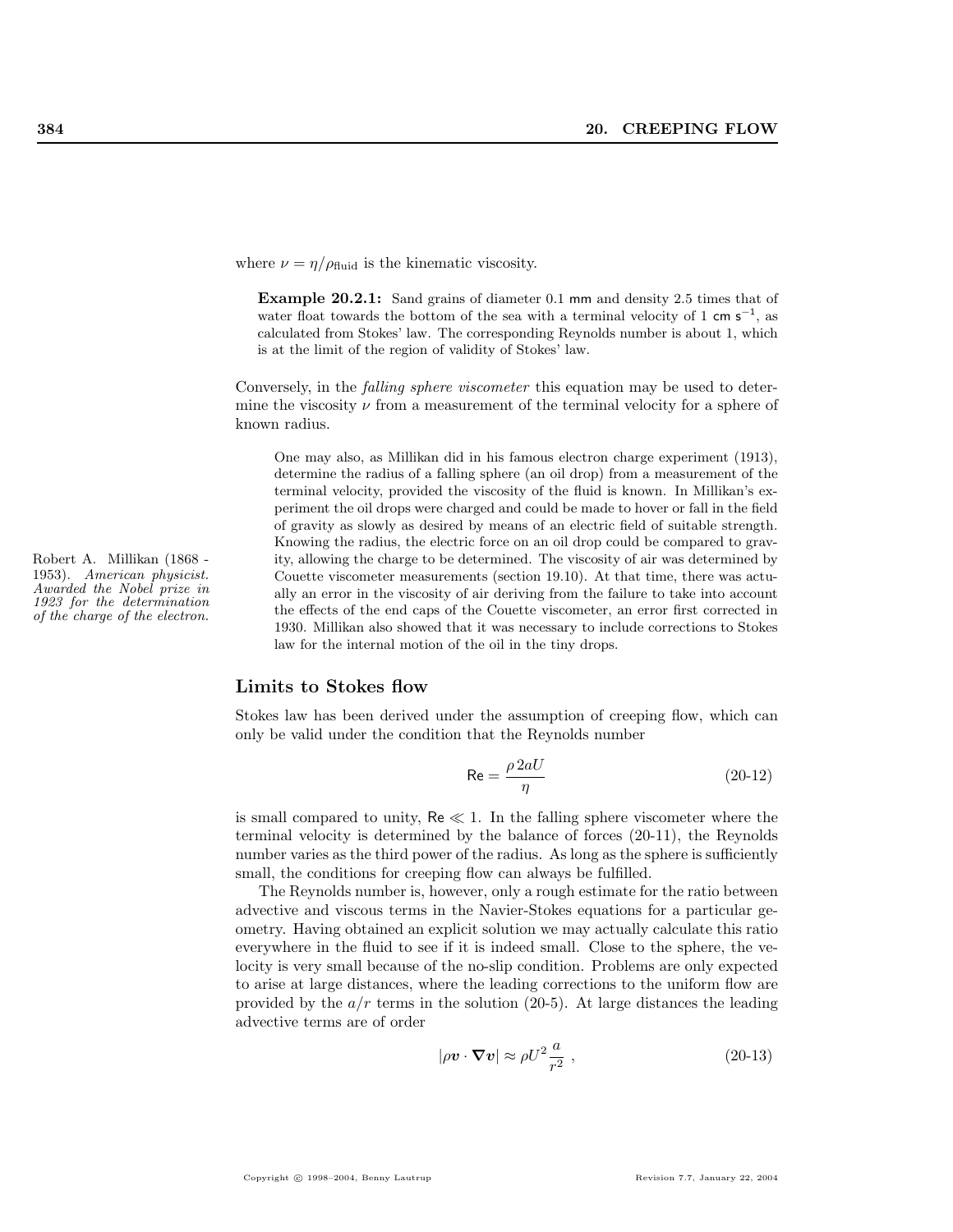whereas the viscous terms become

$$
|\eta \nabla^2 v| \approx \eta U \frac{a}{r^3} \tag{20-14}
$$

So the ratio between inertial and viscous terms becomes

$$
\frac{|\rho \mathbf{v} \cdot \nabla \mathbf{v}|}{|\eta \nabla^2 \mathbf{v}|} \approx \frac{\rho U r}{\eta} \approx \frac{r}{a} \text{Re} \ . \tag{20-15}
$$

where Re is the global Reynolds number (20-12). As this expression grows with  $r$ , it follows that however small the Reynolds number may be, there will always be a distance  $r \gtrsim a/R$ e where the advective terms begin to dominate. This clearly illustrates that the global Reynolds number is just a guideline, not a guarantee that creeping flow will occur everywhere in a system. Since any finite nonexceptional body at sufficiently large distances looks like a sphere, this problem must in fact be present in all creeping flows.

The slowly decreasing  $a/r$  terms in the solution (20-5) also indicate the influence of the containing vessel. The relative magnitude of these terms at the boundary of the vessel is estimated as  $2a/D$  where D is the size of the vessel. In the falling sphere viscometer a  $1\%$  measurement of viscosity thus requires that the sphere diameter must be smaller than 1% of the vessel size. That can be hard to fulfil in highly viscous fluids where a measurable terminal speed demands rather large and heavy spheres.

# 20.3 Beyond Stokes' law

Stokes law has been derived in the limit of vanishing Reynolds number (20-12), and is empirically valid for  $\text{Re} \lesssim 1$ . For larger values of Re the simplicity of the problem nevertheless allows us to make a general analysis, as we did for turbulent pipe flow (section 19.7 on page 361), even if we cannot solve the Navier-Stokes equations.

### Friction factor

Since the only parameters defining the problem are the radius  $a$ , the velocity U, the viscosity  $\eta$  and the density of the fluid  $\rho$ , we may for any Reynolds number write the drag on the sphere in the form of Stokes' law multiplied with a dimensionless factor  $f$ ,

$$
\mathcal{D} = 6\pi \eta a U f(\text{Re}) \tag{20-16}
$$

The dimensionless factor can as indicated only depend on the dimensionless Reynolds number. It accounts for the deviations from Stokes law and is evidently anchored at unity for vanishing Reynolds number, *i.e.*  $f(0) = 1$ . We shall as for pipe flow call it the friction factor, although as mentioned above only 2/3 of the drag on the sphere is in fact due to friction (and 1/3 to the front-to-back pressure differences).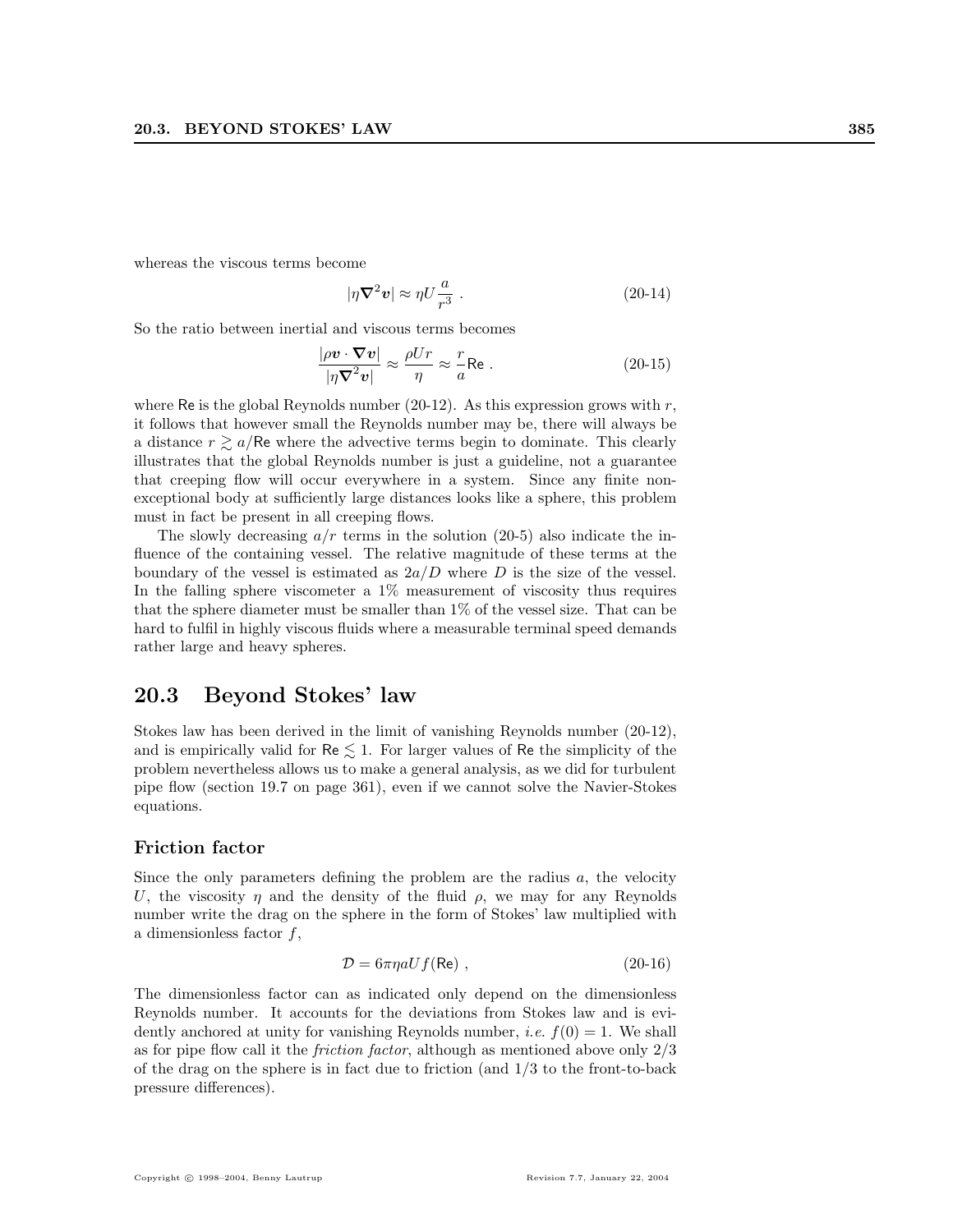### Drag coefficient

In the opposite limit, at large Reynolds number, the sphere literally plows its way through the fluid, leaving a wake of highly disturbed and turbulent fluid. The drag may be estimated from the rate of loss of momentum from the incoming fluid that is disturbed by the sphere. The incoming fluid carries a momentum density  $\rho U$  and since the sphere presents a cross-sectional area  $A = \pi a^2$  to the flow, we estimate the rate at which momentum impinges on the sphere to be  $\rho U \cdot AU = \rho A U^2$ . The drag at high Reynolds numbers is thus expected to grow with the square of the velocity (at subsonic speeds).

But the fluid in the wake trailing the sphere is not completely at rest, such that only a certain fraction of the incoming momentum will be lost. Empirically about 20% of the fluid momentum impinging on a sphere is lost to drag for  $10^3 \leq \text{Re} \leq 10^5$ . It is for this reason customary to define the dimensionless *drag* coefficient

$$
C_D = \frac{D}{\frac{1}{2}\rho \pi a^2 U^2} \,, \tag{20-17}
$$

with a conventional factor  $1/2$  in the denominator. Empirically, the drag coefficient for a sphere is  $C_D \approx 0.5$  in the interval  $10^4 \lesssim \text{Re} \lesssim 2.5 \times 10^5$ , implying that about 25% of the incoming fluid momentum is lost to drag.

Inserting the definition of the friction factor for a sphere (20-16) we find

$$
C_D = \frac{24}{\text{Re}} f(\text{Re}) \tag{20-18}
$$

for all Reynolds numbers. It is a matter of taste whether one prefers to describe the drag on a sphere by means of the drag coefficient or the friction factor. At small Reynolds numbers, it seems a bit pointless to use the drag coefficient, because it introduces a strong artificial variation  $C_D \approx 24/\text{Re}$  for  $\text{Re} \rightarrow 0$  without a corresponding strong variation in the physics (which is simply described by Stokes law). At large Reynolds numbers the drag coefficient becomes a constant, which is more convenient to use than the linearly rising friction factor.

### Interpolation

One may join the regions of low and high Reynolds numbers by the simple interpolating expression

$$
C_D = \frac{24}{\text{Re}} + \frac{5}{\sqrt{\text{Re}}} + 0.3\tag{20-19}
$$

The first term is Stokes' result and the last is a constant terminal form drag. The middle term may be understood as due to friction in a thin laminar boundary layer (see chapter 25) on the forward half of the sphere. There are a number of different formulas in the literature covering the same empirical data. As seen in fig. 20.2, this formula agrees decently with the measured values for all Reynolds numbers up to Re  $\approx 10^4$ , where the drag coefficient first rises to almost 0.5 and then drops sharply to about 0.1, after which it begins to rise again.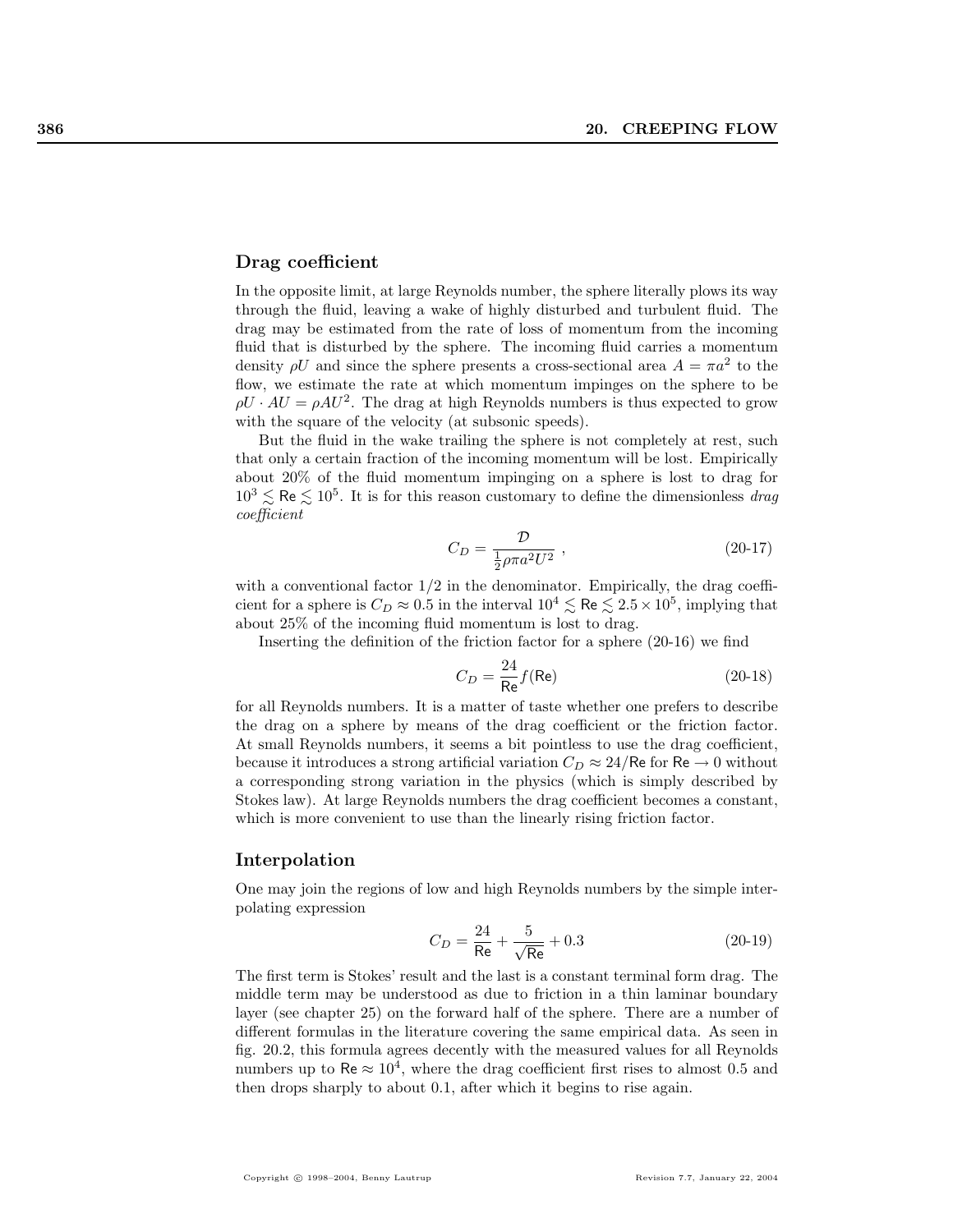

Figure 20.2: Sketch of the drag coefficient for a smooth ball (fully drawn). The dashed line corresponds to Stokes law  $C_D = 25$ /Re and the dashed curve is the interpolation (20-19). The sharp drop (the "drag crisis") at  $\text{Re} = 2.5 \times 10^5$  signals the onset of turbulence in the boundary layer on the front half of the sphere and an accompanying shift in the shape of the trailing wake.

## The drag crisis

This dramatic *drag crisis* is caused by a transition from laminar to turbulent flow in the boundary layer of the forward-facing half of the sphere. The transition is accompanied by a front-to-back shift in the separation point for the turbulent wake that trails the sphere. At a Reynolds number just beyond the drag crisis, the wake is narrower than before, entailing a smaller loss of momentum, *i.e.* drag. At still higher Reynolds numbers the drag coefficient regains part of its former magnitude, while at supersonic speeds it rises to around unity.

The Reynolds number at which the drag crisis sets in depends on the surface properties of the sphere. Roughness tends to facilitate the generation of a turbulent boundary layer and makes the onset of the drag crisis occur at lower Reynolds number. This is the deeper reason for manufacturing golf balls with surface dimples. A golf ball flying at a typical speed of 30 m s<sup>-1</sup> has Re  $\approx 1.6 \times 10^5$  which is below the drag crisis for a smooth ball, but not for a dimpled one. The lower drag on a dimpled ball permits it to fly longer for a given initial thrust. The seams of a tennis ball serve the same function, whereas a ping-pong ball is quite smooth. A ping-pong ball flying at 10 m s<sup>-1</sup> has Re  $\approx$  5  $\times$  10<sup>4</sup> which is probably too far below the drag crisis for dimples to work. Dimples or seams would anyway also interfere with the proper bouncing of the extremely light (2.7 g) ping-pong ball.



The "drag crisis" denotes a precipitous drop in drag on a sphere that happens when the laminar boundary layer turns turbulent, causing the point of separation of the trailing wake (top) to shift rearwards (bottom).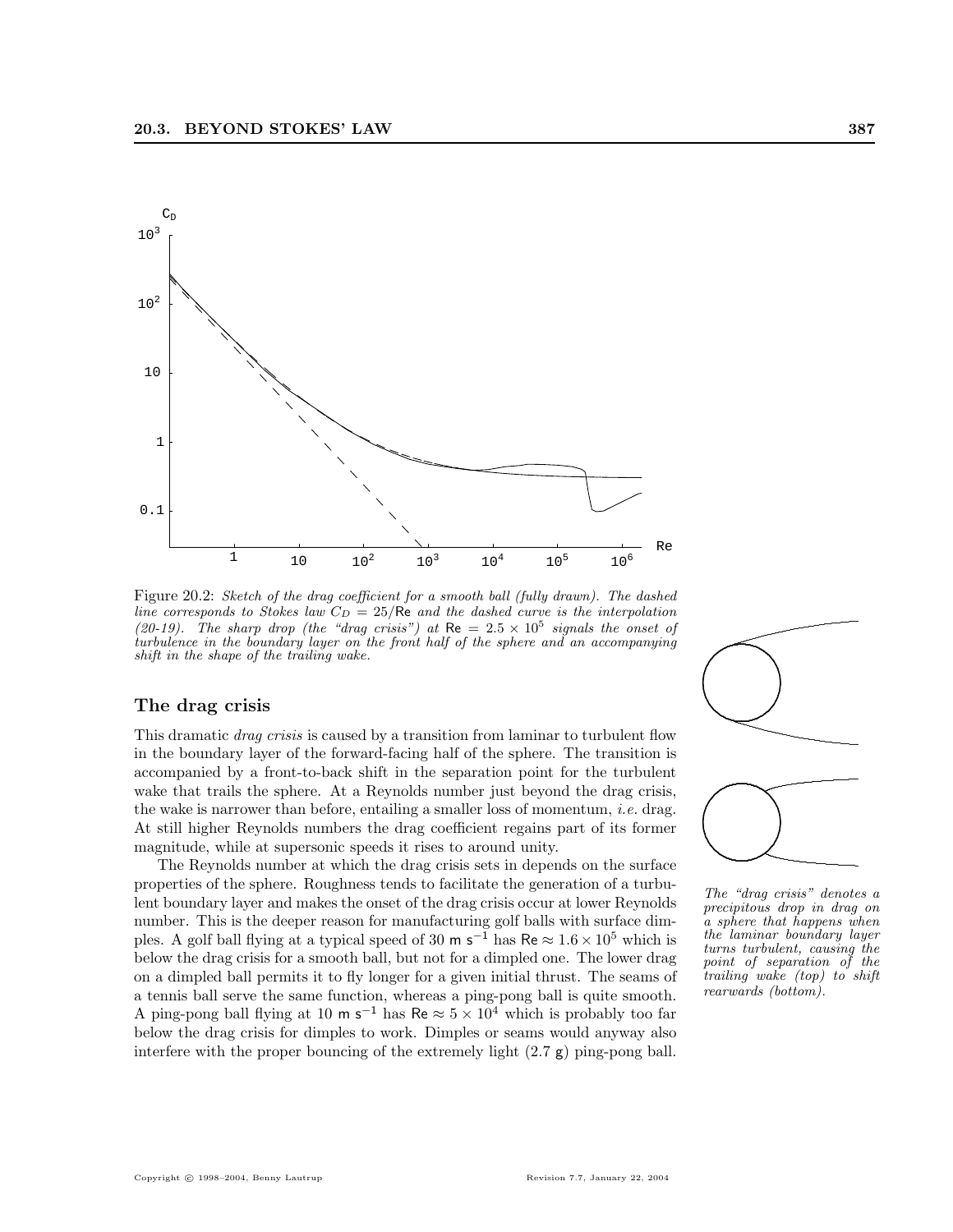### Terminal speed

The variation in drag with Reynolds number makes the calculation of the terminal speed of a spherical ball somewhat more complicated than eq. (20-11). Equating the force of gravity with the drag and eliminating the velocity by means of the Reynolds number we obtain,

$$
\text{Re}^{2}C_{D}(\text{Re}) = \frac{8m'g_{0}}{\pi \rho_{\text{fluid}}\nu^{2}} = \frac{32}{3} \left(\frac{\rho_{\text{sphere}}}{\rho_{\text{fluid}}} - 1\right) \frac{a^{3}g_{0}}{\nu^{2}} , \qquad (20-20)
$$

where  $m'$  is the mass of the sphere reduced by buoyancy. From this equation and a graph of the left hand side, the Reynolds number and thereby the terminal velocity may be determined.

In the limit where the drag coefficient is a constant, we may solve for the terminal speed, which becomes

$$
U = \sqrt{\frac{8}{3} \left( \frac{\rho_{\text{sphere}}}{\rho_{\text{fluid}}} - 1 \right) \frac{ag_0}{C_D}} \,. \tag{20-21}
$$

The terminal velocity grows with the squareroot of the density of the sphere, implying that the kinetic energy of the sphere grows with the square of the density. This is why bombs with heavy metal jackets (made, for example, from depleted uranium) are used to penetrate concrete structures and rock.

Example 20.3.1: A skydiver weighing 70 kg curls up like a ball with radius  $a = 50$  cm and average density  $\rho_{\text{sphere}} \approx 133$  kg m<sup>-3</sup>. Taking  $C_D \approx 0.3$  and  $\rho_{\text{air}} \approx 1$  kg m<sup>-3</sup>, we obtain  $U = 76$  m s<sup>-1</sup> = 273 km h<sup>-1</sup>. The corresponding Reynolds number is  $\text{Re} = 4.7 \times 10^6$ , confirming the used approximation.

# 20.4 Beyond spherical shape

The general arguments given in section 20.1 showed that in creeping flow the drag on an arbitrary body is proportional to viscosity, velocity and a shape-dependent factor with dimension of length. Using the Stokes' drag (20-9) as a baseline, we may write the drag on an arbitrary body as

$$
\mathcal{D} = 6\pi\eta a_S U \tag{20-22}
$$

where  $a<sub>S</sub>$  is a characteristic length, sometimes called the *Stokes radius*. The Stokes radius may be determined from a measurement of the terminal speed,

$$
a_S = \frac{m' g_0}{6\pi \eta U} \tag{20-23}
$$

where as before  $m'$  is the mass of the body corrected for buoyancy.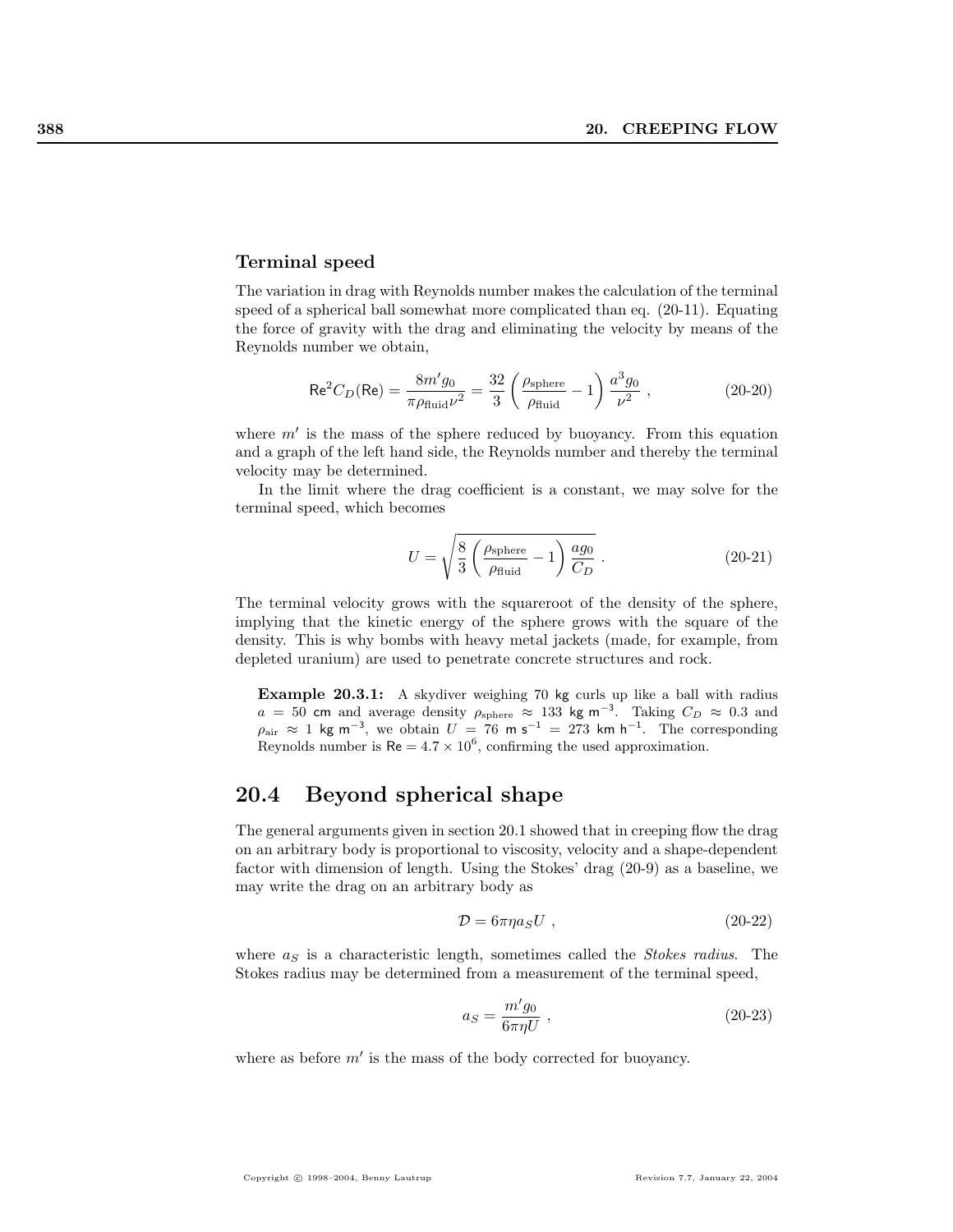The Stokes radius may be calculated analytically for some simple bodies, for example a circular disk of radius a. In the two major orientations of the disk, we have

$$
\frac{a_S}{a} = \begin{cases} \frac{8}{3\pi} \approx 0.85 & \text{disk orthogonal to flow} \\ \frac{16}{9\pi} \approx 0.57 & \text{disk parallel to flow} \end{cases} \tag{20-24}
$$

In spite of the vast differences between the two cases, the Stokes radii are of the same order of magnitude. For general bodies of non-exceptional geometry, one may as a first estimate set the Stokes radius equal some effective radius, determined for example from the surface area or the volume of the body.

At high Reynolds numbers, where viscosity plays a diminishing role, the drag coefficient may as discussed for the sphere be defined to be

$$
C_D = \frac{\mathcal{D}}{\frac{1}{2}\rho A U^2},\qquad(20-25)
$$

where A is some area that the body presents to the flow. For blunt bodies the area may be taken to be the "shadow" of the body on a plane orthogonal to the direction of motion. For a given shape, the drag force

$$
\mathcal{D} = C_D \frac{1}{2} \rho A U^2 \tag{20-26}
$$

exposes the dependence on the fluid  $(\rho)$ , the body size  $(A)$ , and the state of motion  $(U)$ . Barring the presence of a drag crisis, typical values for  $C_D$  are of the order of unity for bodies of non-exceptional geometry. A flat circular disk orthogonal to the flow has  $C_D \approx 1.17$ , whereas a circular cup with its opening towards the flow has  $C_D \approx 1.4$ . If on the other hand the disk is infinitely thin and oriented parallel with the flow, there will be no asymptotic form drag, and the drag coefficient will vanish (as  $1/\sqrt{Re}$ ) in the limit of infinite Reynolds number.

Drag reduction by *streamlining* is important in the construction of all kinds of moving vehicles, such as cars and airplanes. Car manufacturers have over the years reduced the drag coefficient to lower than 0.4, and there is still room for improvement. In modern times drag-reducing helmets have also appeared on the heads of bicycle racers and speed skaters, giving the performers of these sports quite alien looks. Among animals, drag reduction yields evolutionary advantages, which has lead to the beautiful outlines of fast flyers and swimmers, like falcons and sharks. The density of water is about a thousand times that of air, implying a thousand times larger form drag (20-26) in water than in air, although this effect is offset by the higher velocities necessary for flight. This has forced swimming animals towards extremes of streamlined shapes. The mackerel has thus reduced the drag coefficient of its sleek form to the remarkably low value of 0.0043, an order of magnitude lower than for a swimming human [36]. Since muscular power is roughly the same, birds should typically be capable of moving muscular power is roughly the same, birds should typically be capable<br>about  $\sqrt{1000} \approx 30$  times faster than fish of the same size and shape.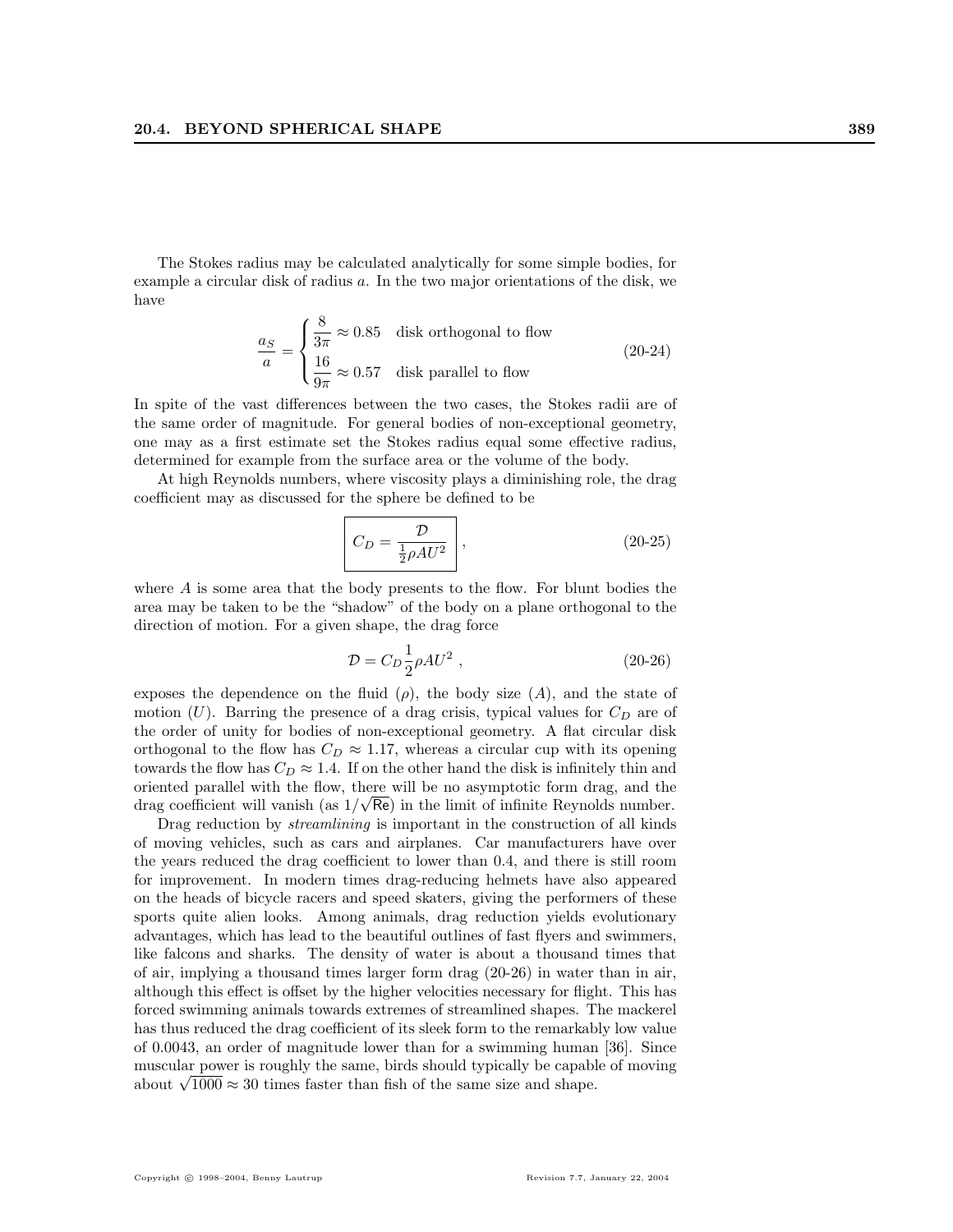# Problems

20.1 Show that for creeping flow we have

$$
\nabla^2 p^* = 0 \tag{20-27}
$$

$$
\nabla^2 \omega = 0 \tag{20-28}
$$

where  $\boldsymbol{\omega} = \boldsymbol{\nabla} \times \boldsymbol{v}$  is the vorticity field.

- ∗ 20.2 Show that the rate of work of the contact forces exerted by a steadily moving body on the fluid through which it moves is  $\mathcal{D}U$ , where  $\mathcal D$  is the total drag.
- ∗ 20.3 a) Show that the creeping flow solution around a fixed body in an asymptotically uniform steady velocity field  $U$  must be of the form

$$
v(x) = \mathbf{R}(x) \cdot U \tag{20-29}
$$

$$
p^*(x) = \eta \mathbf{Q}(x) \cdot \mathbf{U} \tag{20-30}
$$

where  $\mathbf{R}(x)$  is a tensor field and  $\mathbf{Q}(x)$  is a vector field, both independent of U.

c) Calculate the total force on the body.

20.4 Consider Stokes flow around a sphere of radius a. a) Calculate the volume discharge of fluid passing a concentric annular disk of radius  $b > a$  placed orthogonal to the flow. b) Calculate the volume in relation to the volume that would pass through the same disk, if the sphere were not present. c) Justify qualitatively why the ratio vanishes for  $b \to a$ .

20.5 Calculate the pressure contribution to the drag from Stokes solution for a sphere.

- 20.6 Consider spherical Stokes flow and
- (a) Show that the stream lines are determined by the solutions to

$$
\frac{dr}{dt} = v_r = A(r)U\cos\theta
$$

$$
\frac{d\theta}{dt} = \frac{v_\theta}{r} = -B(r)U\sin\theta
$$

 $\sim$ 

with

$$
A(r) = 1 - \frac{3}{2} \frac{a}{r} + \frac{1}{2} \frac{a^3}{r^3} = \left(1 - \frac{a}{r}\right)^2 \left(1 + \frac{1}{2} \frac{a}{r}\right)
$$
  

$$
B(r) = \frac{1}{r} \left(1 - \frac{3}{4} \frac{a}{r} - \frac{1}{4} \frac{a^3}{r^3}\right) = \frac{1}{r} \left(1 - \frac{a}{r}\right) \left(1 + \frac{1}{4} \frac{a}{r} + \frac{1}{4} \frac{a^2}{r^2}\right)
$$

(b) Show that this leads to a solution of the form

$$
\sin \theta = e^{-\int B/A \, dr} = \frac{d}{(r-a)\sqrt{1+a/2r}} \tag{20-31}
$$

where  $d$  is an integration constant. This is the align for the streamlines in polar coordinates.

b) Determine the field equations and the boundary conditions for  $\bf{R}$  and  $\bf{Q}$ .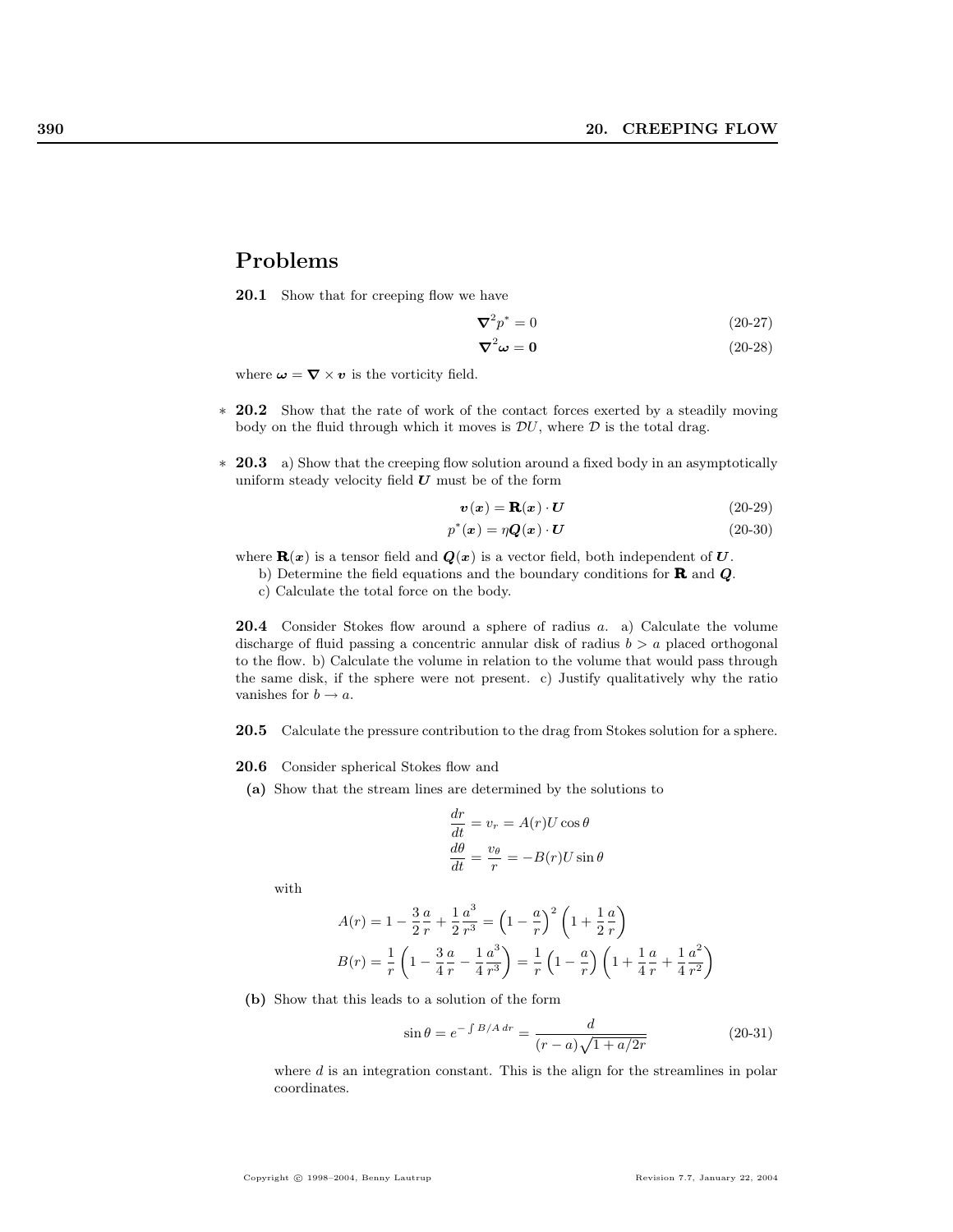- (c) Show that d is the asymptotic distance of the flow line from the polar axis (also called the impact parameter).
- (d) Find the relation between d and the point of closest approach of the flow line to the sphere.

20.7 Champagne bubbles of carbon dioxide are typically created at the inner surface of a glass, and later detach due to buoyancy and rise through the liquid which essentially consists of water. Establish a differential equation for the rise of a bubble towards the surface, taking into account buoyancy and viscous friction. You may assume 1) that the bubbles are spherical, 2) that the mass of a bubble is much smaller than the mass of the displaced liquid, 3) that the Reynolds number is small so that buoyancy is always in balance with friction (Stokes flow), 4) that there is no gas exchange with the liquid after the formation of a bubble, and 5) that the expansion of the gas in a bubble is isothermal.

### ∗ 20.8 Analytic solution of Stokes flow for a sphere

(a) Use the field equations and symmetry to show that the solution must be of the form (in spherical coordinates)

$$
\mathbf{v}(\mathbf{x}) = a(r)\mathbf{U} + b(r)\mathbf{x}\mathbf{U} \cdot \mathbf{x} \tag{20-32a}
$$

$$
p(x) = \eta c(r) \mathbf{U} \cdot \mathbf{x} \tag{20-32b}
$$

where  $a(r)$ ,  $b(r)$ , and  $c(r)$  are functions only of r.

- (b) Use the boundary conditions to show that  $a(r)$  and  $b(r)$  must vanish at  $r = a$ , and that at  $r \to \infty$  they satisfy  $a(r) \to 1$  and  $r^2b(r) \to 0$ .
- (c) Show that the field equations lead to the ordinary differential equations

$$
\frac{d^2a}{dr^2} + \frac{2}{r}\frac{da}{dr} + 2b = c ,
$$
\n(20-33a)

$$
\frac{d^2b}{dr^2} + \frac{6}{r}\frac{db}{dr} = \frac{1}{r}\frac{dc}{dr},
$$
\n(20-33b)\n
$$
\frac{1}{r}\frac{da}{dr} + \frac{db}{dr} = \frac{1}{r}\frac{dc}{dr},
$$
\n(20-33b)

$$
\frac{1}{r}\frac{da}{dr} + r\frac{do}{dr} + 4b = 0.
$$
 (20-33c)

(d) Show that these equations are homogeneous in r, and justify that one should look for power solutions

$$
a = Ar^{\alpha} \t{,} \t(20-34a)
$$

$$
b = Br^{\beta} \t{,} \t(20-34b)
$$

$$
c = Cr^{\gamma} \t{,} \t(20-34c)
$$

(e) Show that

$$
\beta = \gamma = \alpha - 2 \tag{20-35}
$$

and

$$
\alpha(\alpha+1)A + 2B = C \tag{20-36a}
$$

$$
(\alpha - 2)(\alpha + 3)B = (\alpha - 2)C , \qquad (20-36b)
$$

$$
\alpha A + (\alpha + 2)B = 0. \tag{20-36c}
$$